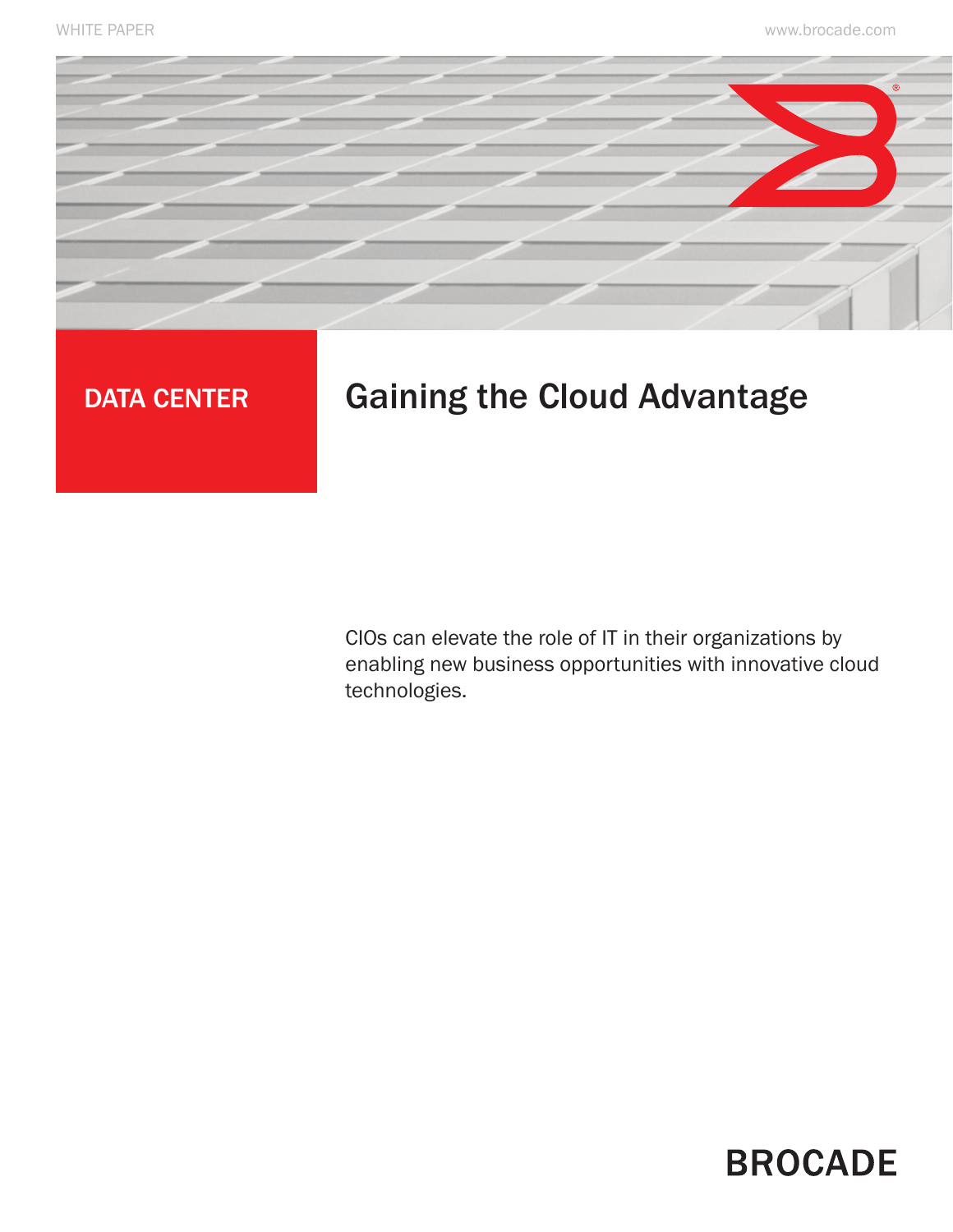CIOs face a daily challenge: how to shift their focus away from technology maintenance and towards business strategy, adding value and innovation to the enterprise.

The cloud is emerging as a viable and powerful alternative to the complex challenges of managing on-premise IT systems—one that minimizes risk and maximizes business advantage, and finally allows the CIO to be at the center of strategic business decision-making.

## The CIO challenge

What restricts many senior IT strategists is not a lack of ambition or skills, but the fact that the IT department itself is often regarded as a service department whose primary role is patching legacy systems.

Indeed, some IT departments are perceived to be resistant to change: they regard internal pressure for new tools and faster, more nimble systems as an increase in their workload. In part, this is because of the disconnect between day-to-day technology management and business decision-making resulting from IT's status as a "service" rather than a "strategic unit."

The underlying reasons for IT departments being seen as obstacles are understandable: most on-premise network, data, and communication infrastructures are a mix of legacy systems, some components of which require their own tools, management regimes, and skill sets.

As a business grows, inefficiency often infiltrates the network, not by design but by a slow accumulation of assets. Cloud-based services, on the other hand, promise a new approach that allows legacy systems to be set aside with minimal risk to business continuity and budgets.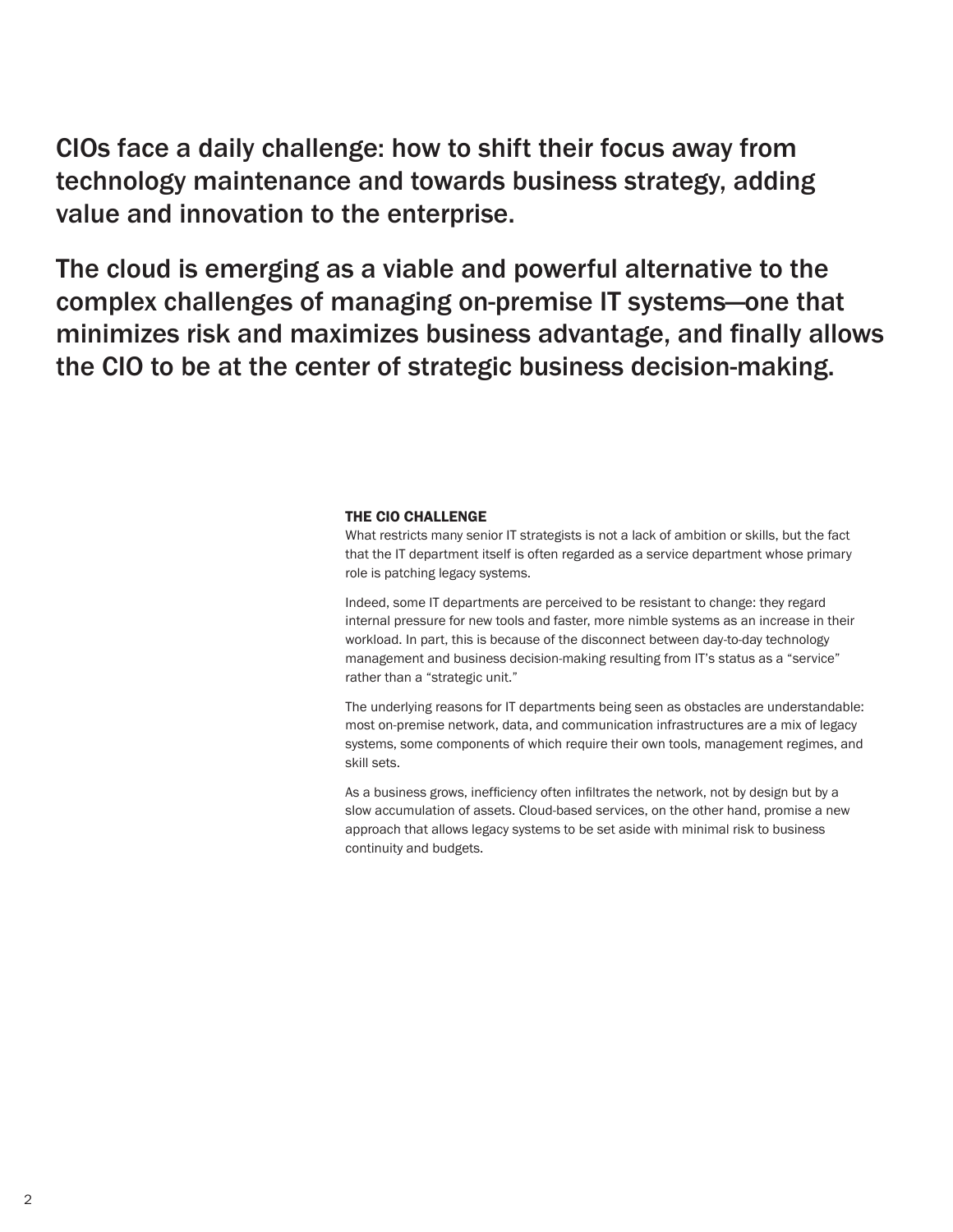In some on-premise IT infrastructures, there are multiple disconnects between the data and communications networks, between processing and storage, and between edge components (such as desktop PCs) and the data center. These different parts of the infrastructure might have evolved at different speeds. Factor in mobile computing and telephony, and the end result is a fragmented network that can be difficult to quantify, let alone manage.

Today's business is no longer a single entity, but an extended enterprise of partners, suppliers, customers, and Web communities—and, where mergers and acquisitions have taken place, business units that might deploy different enterprise systems. All of these have to be integrated into—or at least talk to—the on-premise network. Some of those components of the extended enterprise might be based in regional or international offices.

Internal pressure on IT departments is certainly growing: on the one hand, economic constraints mean IT departments are expected to do more with less, while on the other, the pervasive influence of social networks in the consumer space means that staff are frustrated by any enterprise technology that is not as fast and intuitive to use as their own online Web presences.

# CIOS ARE IN THE MIDDLE

At the center of all of these market forces are the CIOs, and often the only available option they see is to dig in their heels. Who can blame them? Legacy technology often means staffing fiefdoms, which makes it harder for IT strategists to separate business goals from technology maintenance and internal staff politics. That is not a recipe for an agile and competitive business, or a responsive IT department.

For CIOs or senior IT managers, this creates a vicious circle of cause and effect. Although they might not sit at the boardroom table with other C-level executives, they are still expected to understand and support business goals. And any perceived resistance to those goals becomes an obstacle to the strategically thinking CIO.

Part of the problem is rooted in finance. The rapid obsolescence of hardware and the upgrade paths associated with most enterprise applications and operating systems means that onpremise IT networks can be a constant drain on capital rather than something that can be accounted for within more predictable operational expenditures.

Some businesses are forced to provision their networks for unusual peaks in usage, which might only occur once (if at all) in a trading period, leaving their IT systems underused. CFOs will not typically support that. Other enterprises struggle to provision for spikes in usage, leaving systems vulnerable to sudden increases in demand—in other words, vulnerable to the very business success the enterprise is striving for.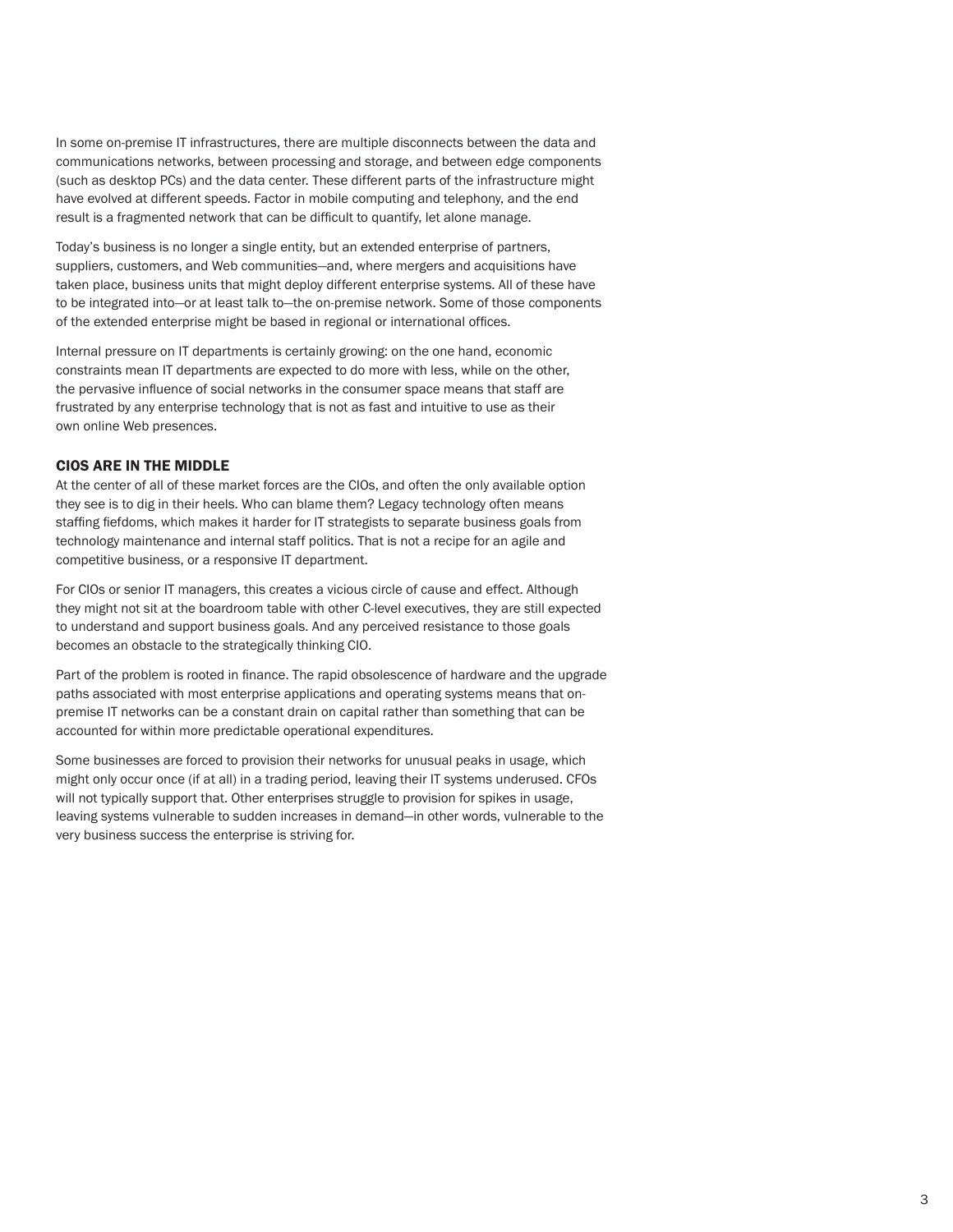### Entering the cloud

So how can enterprises step outside of this circle and find a new model for integrating technology with business goals? The luxury of being able to discard legacy on-premise networks and start again simply isn't feasible for most enterprises. Where that is possible, the end result of trying to design and build state-of-the-art networks from scratch is often a bureaucratic mess of competing suppliers, consultants, deadlines, and budgetary compromises—resulting in a network that is under-provisioned when it finally goes live.

"The cloud" is emerging as the alternative model to on-premise legacy systems. The cloud means on-demand hosted services, such as computing, network, and storage capacity, where all the time-consuming, complex, and expensive hardware management takes place at one layer removed from the buyer.

According to recent findings by research firm IDC, cloud-based IT services are currently worth \$16.1 billion globally, and that figure is estimated to grow to around \$43 billion by 2013. For example, a research commissioned by Brocade® in Europe shows that 60 percent of enterprises expect to complete their transition to the cloud computing model within the next two years. The key business drivers are to reduce cost (30 percent), improve business efficiency (21 percent), and enhance business agility (16 percent).

#### DEFINING THE CLOUD

How does this work? Typically, the cloud is a simple idea, but a more complex entity. It can be broken down into three broad areas:

- Software as a Service (SaaS)
- Infrastructure as a Service (IaaS)
- Platform as a Service (PaaS)

These on-demand services can be delivered over public infrastructures (a "public cloud") or be provided as customizable services to the enterprise over private networks (a "private cloud"), or as a combination of the two (a "hybrid cloud"). In other words, there are multiple clouds, and so the term "cloud" refers to the concept rather than the delivery system.

Such services offer multiple business and financial benefits, such as access to a highly scalable infrastructure, meaning the buyer incurs costs as operational expenditure. It also means that the upgrade path for the underlying technology becomes part of an on-demand service and is both seamless and invisible to the buyer.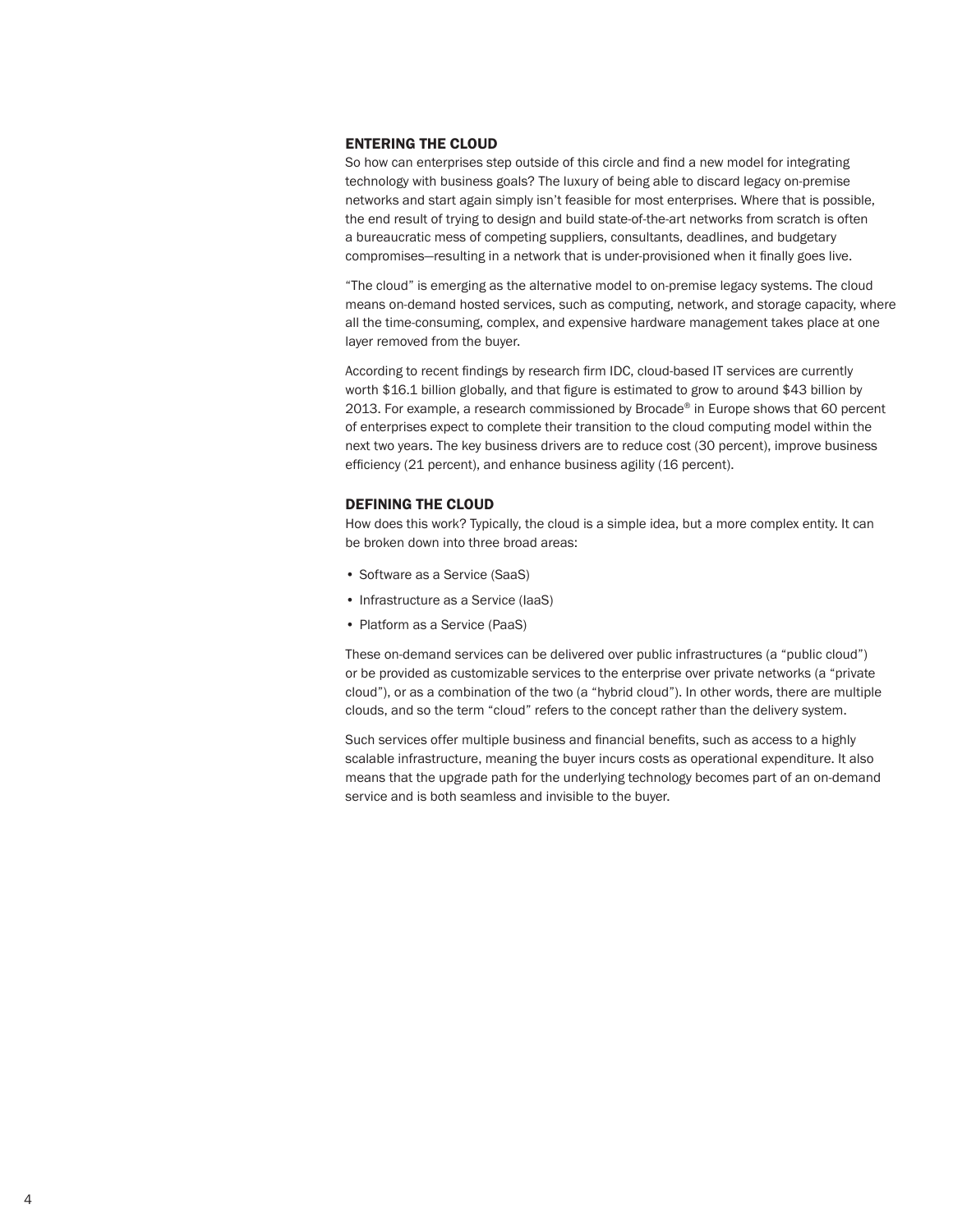And despite the entrenched belief within many businesses that security is best achieved in-house where on-premise assets can be directly managed and monitored, the truth is that security is usually not a core expertise of most enterprises. The cloud also means that security is also delivered as part of a service to the enterprise, by technology experts for whom security is their business.

For many enterprises, a private cloud might be the closest match to their goals and create the greatest business advantages because it presents a customized solution that better matches their internal processes.

What business users want is the ability to select systems on demand from a combination of local and remote providers. What the IT department wants is the ability to configure and monitor those systems via software. Building these systems is the key to stepping into the cloud.

# THE CLOUD ADVANTAGE

The overall cloud advantage, whether public or private, means being able to select how and where an application runs based primarily on business, rather than technology, considerations (security, longevity, frequency, cost, performance, uniqueness) and to optimize those decisions in order to maximize competitive advantage to the business.

Skilled IT strategists are increasingly exploring these benefits. More and more enterprises recognize that software, infrastructure, and platforms delivered as on-demand services can offer strategic advantages in terms of scalability and cost-effectiveness. This is possible because systems can scale dynamically rather than be built for usage scenarios that might never arise.

The cloud model allows senior IT strategists to set aside maintenance and patchwork and manage the network at arm's length to specific service levels and standards. The cloud paradigm also means they become free to operate their department as a core business unit in greater alignment with enterprise goals.

In other words, the traditional computing model has been reversed: both information and the consumption of that information are distributed. And because users have distributed both the computing power and the information storage, they have essentially distributed the data center.

In such a network, smart end points contain lots of computing power and are remote, widely distributed, and mobile. Information and applications are virtualized and can reside anywhere within the infrastructure known as *the* cloud.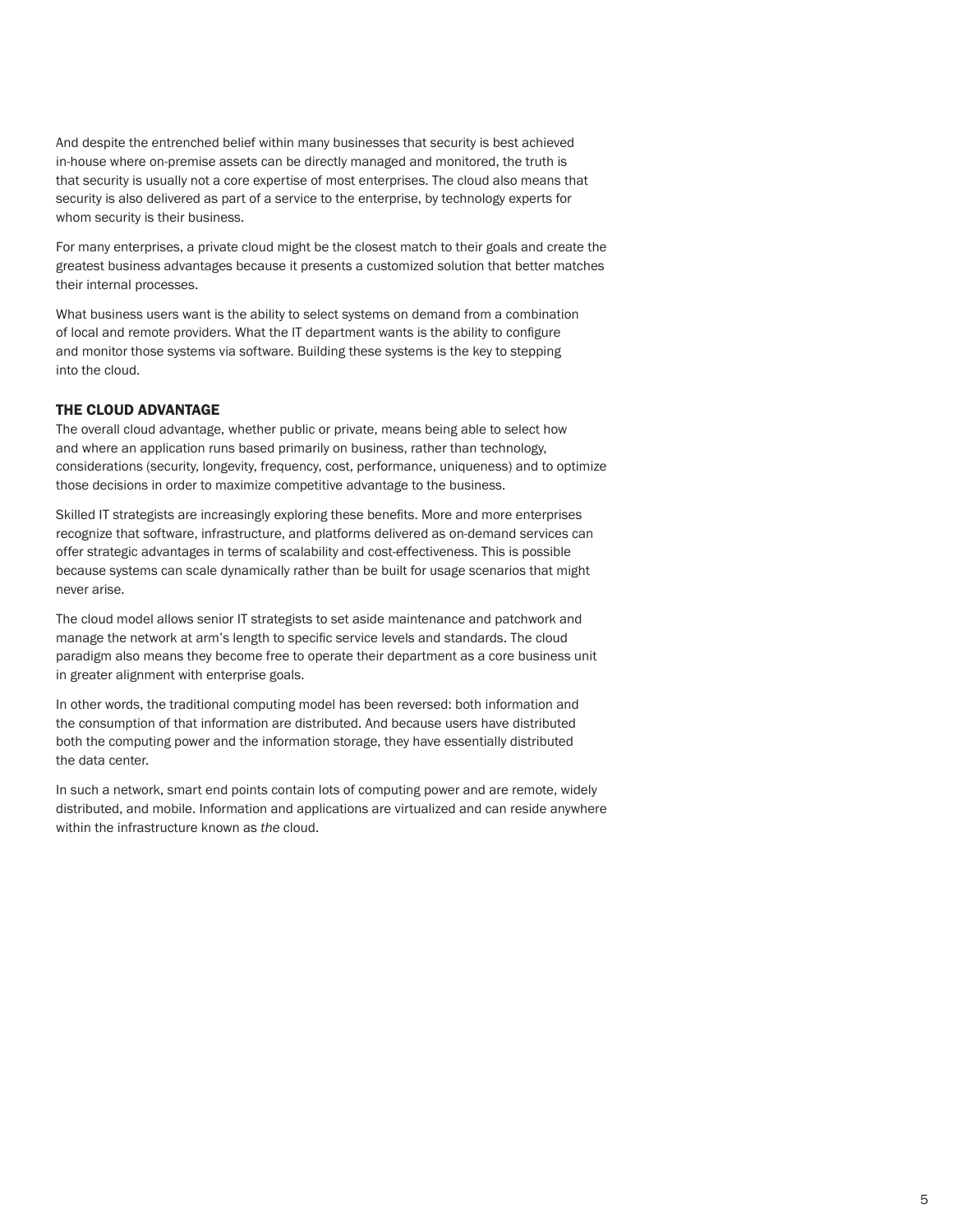#### THE GREAT LEVELER

The cloud is also an enabler and a leveler for businesses of all sizes, surpassing the limits of on-premise IT systems by providing access to a world-class infrastructure that can scale with ambition. In smaller enterprises, the capacity of the network can only be increased by significant capital outlay, and that equals risk. With cloud-based services, capacity can be added (and removed) on demand, and paid for on a per-usage basis.

Moving mission-critical applications to a cloud provider begins with virtualization of servers, applications, desktops, storage, and other infrastructure components. To achieve this, the IT organization, culture, and skills must first evolve, particularly when relocating mission-critical applications and services in public or private clouds.

With the cloud, a CIO who sits at the boardroom table oversees external suppliers delivering IT services while managing technology provision compatible with business goals. This puts the CIO in a position of real power, because the CIO needs to lead both the expedition and the cultural change. Today, internal roles regarding technology use are already changing. For instance, the CFO's knowledge of IT is greater, executive staff are generally more familiar and at ease with IT, and frequently, the marketing department owns the online media channels used by the customer.

This is also an opportunity for realignment of the enterprise around strategic goals. As enterprises move deeper into cloud deployments, they can decide what is core to the business and what can be better run as a customized service based on business need.

#### THE REAL CIO EMERGES

With the cloud model, IT leaders can set aside the drudgery of systems maintenance, much of which might be rooted in legacy systems and legacy processes. The day-to-day management of IT then becomes a question of managing SLAs, raising the profile of the IT department within the organization and putting it at the heart of strategic change management and business decision-making.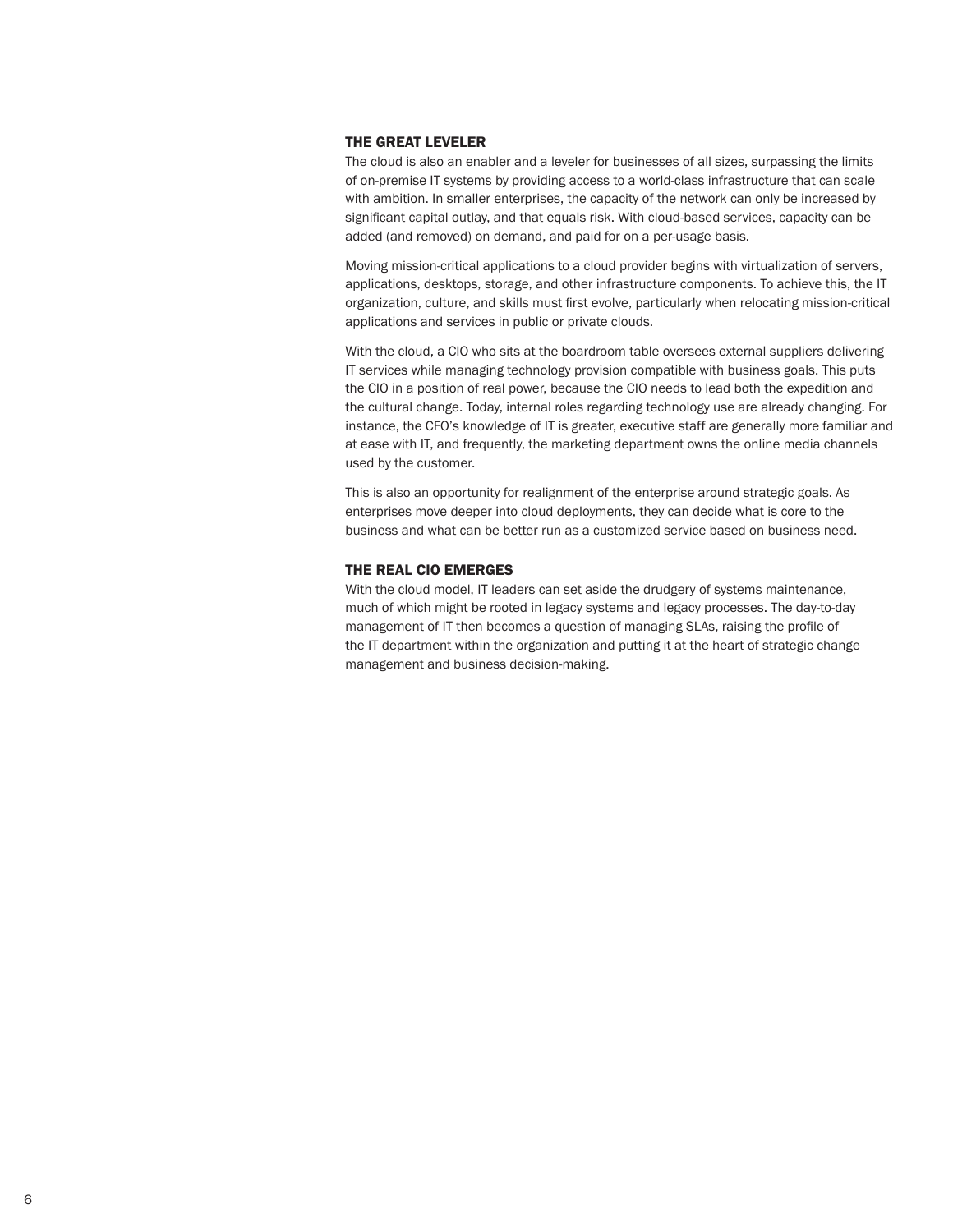In such a scenario, CIOs can finally focus on managing the information process throughout the organization. That information also needs to flow up to the CEOs so they can understand the impact of new technologies as well as manage the internal innovation that has been driven by the technology change.

With these business advantages come a variety of financial advantages: a shift from expensive, hard-to-justify capital expenditures to the predictability and liquidity of operational expenditures, plus lower staffing costs as the enterprise is unlikely to need specialists for each tool or component of a complex legacy network.

# HOW TO START THE JOURNEY

Many existing networks are far too complex to reliably scale in order to handle the amount of data and applications being proliferated today. For networks to become as reliable and cost-effective as necessary to handle the expanded responsibility of tomorrow's virtualized data center, they must be simple. If the business is going to run on them, networks must be non-stop and optimized for all types of business applications.

While the vision of tomorrow is a radical shift from today, adoption of these models must be a gradual, evolutionary process. Economies and business continuity necessitate a migration strategy that simplifies operations, protects business assets, and establishes new standards for uptime.

Any organization should strive for its IT infrastructure to provide a competitive advantage. To successfully integrate the data center into the network and create a truly virtualized data center environment, organizations need to select a vendor that can enable this new ecosystem, establish new levels of reliability, and protect existing investments while radically simplifying the infrastructure.

To learn more about how a reliable networking infrastructure can enable the full benefits of cloud computing, visit www.brocade.com.